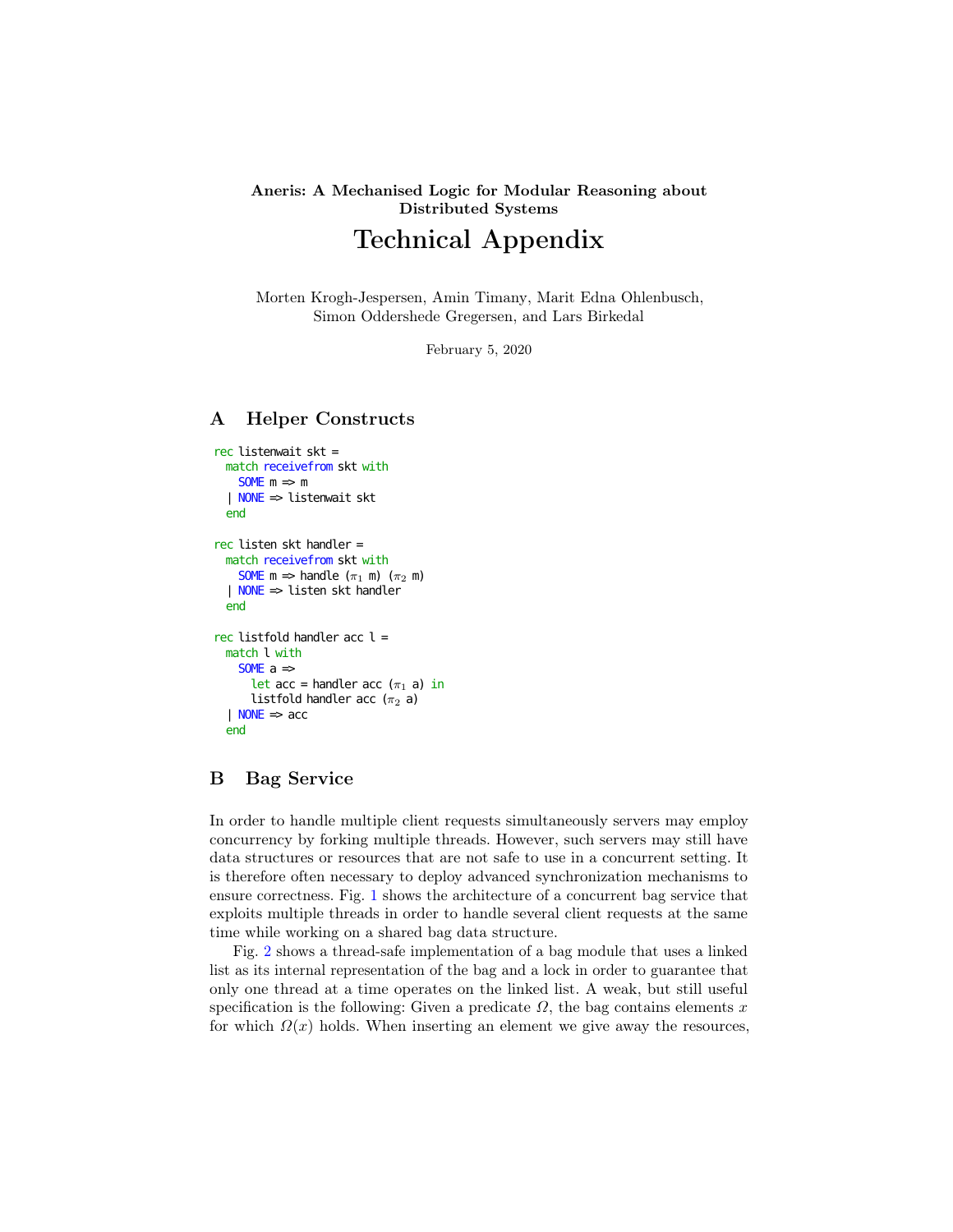

<span id="page-1-0"></span>Fig. 1. The architecture of a concurrent bag service with threads working on a shared data structure governed by a lock and demonstrates Aneris' ability to support both shared-memory concurrency and distributed networking.

and when removing an element we give back an element plus the knowledge that it satisfies the predicate. This looks as follows:

∃ isBag .

- $\wedge \quad \forall n, v, \Omega$ . isBag $(n, v, \Omega) \dashv \text{isBag}(n, v, \Omega) * \text{isBag}(n, v, \Omega)$
- $\wedge \quad \forall n, \Omega$ . {IsNode $(n)$ } newbag  $()$  { $v.$  is $\text{Bag}(n, v, \Omega)$ }
- $\wedge \quad \forall v, e. \{\text{isBag}(n, v, \Omega) * \Omega(e)\}$  insert  $v e \{\text{True}\}$
- $\wedge$   $\forall n, v, Ω$ . {isBag $(n, v, Ω)$ } remove  $b \{v.v =$  None  $\vee \exists x. v =$  Some  $x \wedge Ω(x)$ }

Note how the isBag predicate is duplicable and therefore sharable among multiple threads. The isBag predicate is defined as follows:

$$
P_{bag} \triangleq \exists u.\, \ell \mapsto_n u * \text{bagList}(\Omega, u)
$$
is
$$
\text{isBag}(n, v, \Omega) \triangleq \exists \ell, l. v = (\ell, l) * \text{isLock}(n, l, P_{bag})
$$

where bagList is defined by recursion as the unique predicate satisfying

 $\text{bagList}(\Omega, u) \triangleq u = \text{None} \vee \exists x, r. u = \text{Some}(x, r) * \Omega(x) * \text{bagList}(\Omega, r).$ 

Note that the isLock predicate is parameterized by a user-defined resource  $P_{baq}$ that follows the key resource: when the lock is acquired, the resources described by  $P_{baq}$  are given and the resources have to be given back when the lock is released.

Fig. [3](#page-2-1) shows an AnerisLang implementation of a concurrent bag service. The main function creates a socket and a bag and forks two threads each executing the the serve function. This function listens for incoming messages. If the input message is an empty string it tries to remove an element from the bag and, if any, it sends the element back to the client, otherwise an empty string. If the input message is nonempty it inserts the message into the bag and acknowledges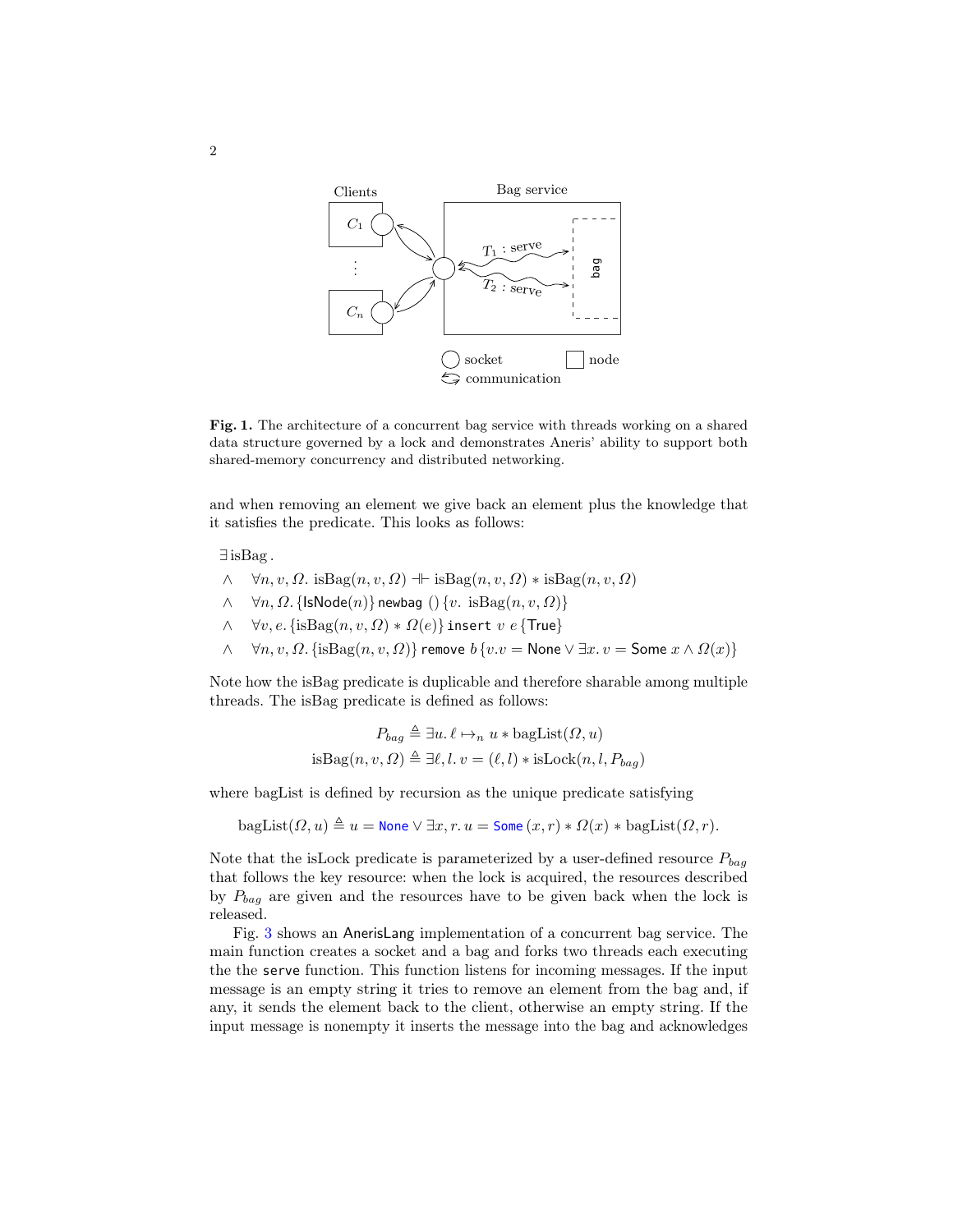```
rec newbag () =let l = ref NONE in
  let lock = newLock () in (l, \text{lock})rec insert b e =
  let l = (\pi_1 b) in
  let lock = (\pi_2 b) in
  acquire lock;
  l \leftarrow SOME (e, !l)
  release lock;
  res
                                                  rec remove b =let l = (\pi_1 b) in
                                                    let lock = (\pi_2 b) in
                                                    acquire lock;
                                                    let res =
                                                       (match !l with
                                                          SOME p \Rightarrow l \leftarrow (\pi_2 p); SOME (\pi_1 p)\mathsf{NONE} \Rightarrow \mathsf{NONE}end) in
                                                      release lock;
                                                      res
```
<span id="page-2-0"></span>Fig. 2. A thread-safe bag implemented using a linked list and a lock.

```
rec bag_service a =
  let skt = socket () in
  let bag = newbag ()socketbind skt a;
  fork { serve skt bag };
  fork { serve skt bag }
rec bag_client arg a server =let skt = socket () in
  socketbind skt a;
  sendto skt arg server;
  \pi_1 (listenwait skt)
                                               rec serve skt bag =
                                                 (rec loop () =match receivefrom skt with
                                                      SOME m \Rightarrowif (\pi_1 \text{ m}) = "" then
                                                          let v = remove bag in
                                                          match v with
                                                             SOME e \Rightarrow sendto skt v (\pi_2 m)
                                                             NONE \Rightarrow sendto skt "" (\pi_2 m)
                                                          end
                                                        else
                                                          insert bag (\pi_1 \text{ m});
                                                          sendto skt "" (\pi_2 \text{ m})| NONE \Rightarrow ()
                                                    end;
                                                    loop #()) ()
```
<span id="page-2-1"></span>Fig. 3. An implementation of a concurrent bag service in AnerisLang. The bag service forks multiple threads for concurrently processing requests.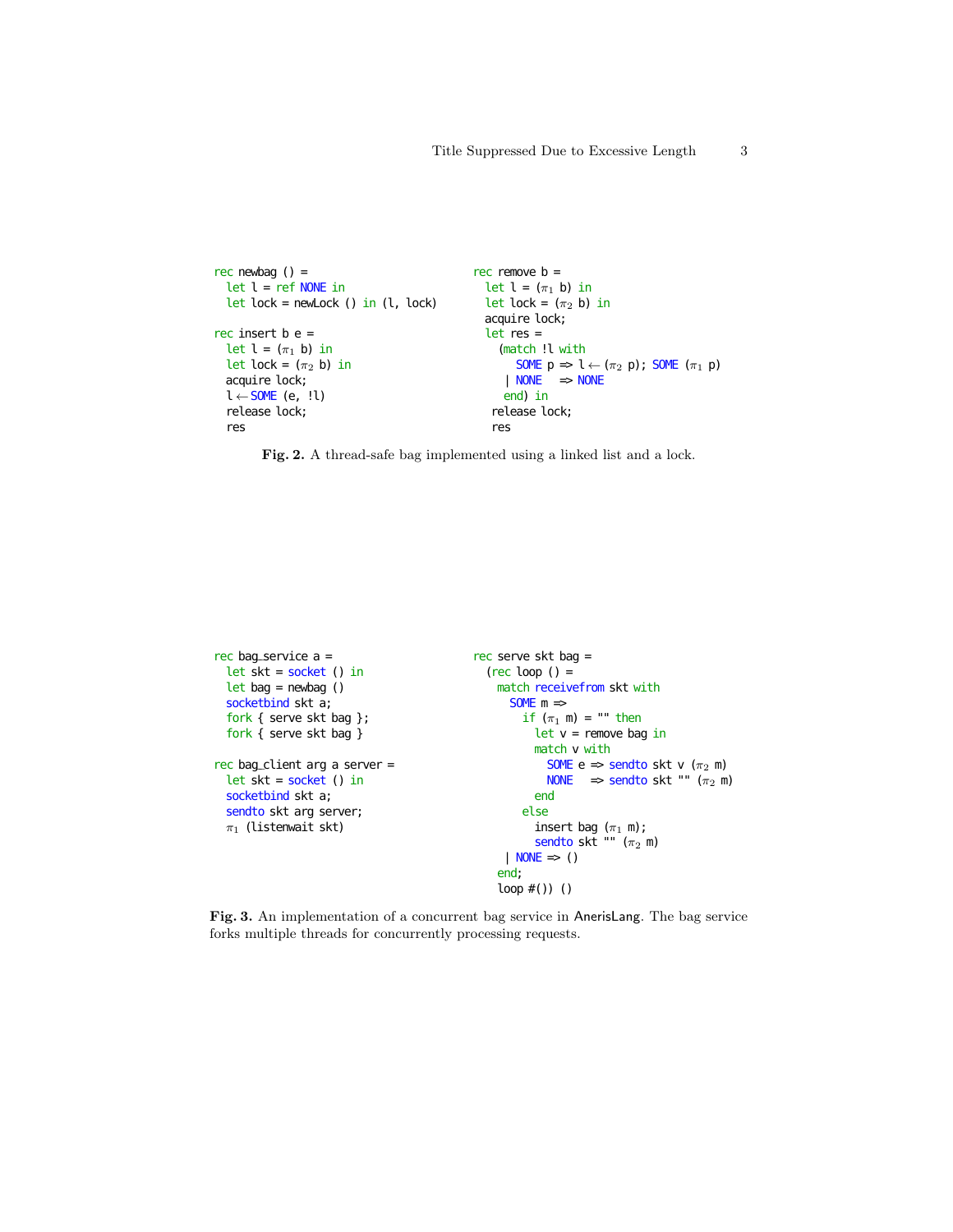with an empty string. A bag client simply sends an argument to a server and returns the response.

In order to provide a specification for the bag service we define the socket protocol  $\Phi_{bag}$  that will govern the socket on which the service listens for requests. Similar to the thread-safe bag implementation, the socket protocol will also be parameterized by a predicate  $\Omega$ .

$$
\begin{aligned} insert(\varOmega,\varPsi,m)&\triangleq{\rm body}(m)\neq\text{""}*\varOmega({\rm body}(m))\ast\\ \forall m'.\,\text{body}(m')&=\text{""}*\varPsi(m')\\ remove(\varOmega,\varPsi,m)&\triangleq{\rm body}(m)=\text{""}*\\\ \forall m'.\,({\rm body}(m')&=\text{""}\vee\varOmega({\rm body}(m'))\twoheadrightarrow\varPsi(m'))\\ \varPhi_{bag}(\varOmega)(m)&\triangleq\exists \varPsi.\,{\rm from}(m)\mapsto \varPsi*(\operatorname{insert}(\varOmega,\varPsi,m)\vee\operatorname{remove}(\varOmega,\varPsi,m))\end{aligned}
$$

The protocol  $\Phi_{baq}$  demands that the client should be bound to some protocol  $\Psi$  and that the server can receive two types of messages fulfilling either  $insert(\Omega, \Psi, m)$  or  $remove(\Omega, \Psi, m)$ , corresponding to either inserting an element into the bag or removing one. To insert an element, the resources described by  $\Omega(\text{body}(m))$  has to be provided and it should suffice for the client to receive an empty string as a response. When asking to retrieve an element, either the answer is the empty string or the message will satisfy  $\Omega(\text{body}(m))$ .

Using the socket protocol we can specify and verify the bag service as follows.

$$
{\text{Static}(a, A, \Phi_{bag}(\Omega)) * \text{IsNode}(n)}
$$
  

$$
\langle n; \text{bag\_service } a \rangle
$$
  

$$
{\text{False}}
$$

The client code can either add or remove an element from the bag service, and the specification is straightforward given a server address srv governed by  $\Phi_{baq}(\Omega)$ .

$$
\begin{cases}\n srv \Rightarrow \Phi_{bag}(\Omega) * \text{Dynamic}(a, A) * \text{IsNode}(n) * \\
 \arg = "\vee(\arg \ne ""\wedge \Omega(\arg)) \\
 \langle n; \text{bag\_client } arg \ a \ srv \rangle \\
 \{v.v = "\vee \Omega(v)\}\n\end{cases}
$$

#### C Two-Phase Commit

Implementation. The two-phase commit protocol consists of the following two phases, each involving two steps:

- 1. (a) The coordinator sends out a vote request to each participant.
	- (b) A participant that receives a vote request replies with a vote for either commit or abort.
- 2. (a) The coordinator collects all votes and determines a result. If all participants voted commit, the coordinator sends a global commit to all. Otherwise, the coordinator sends a global abort to all.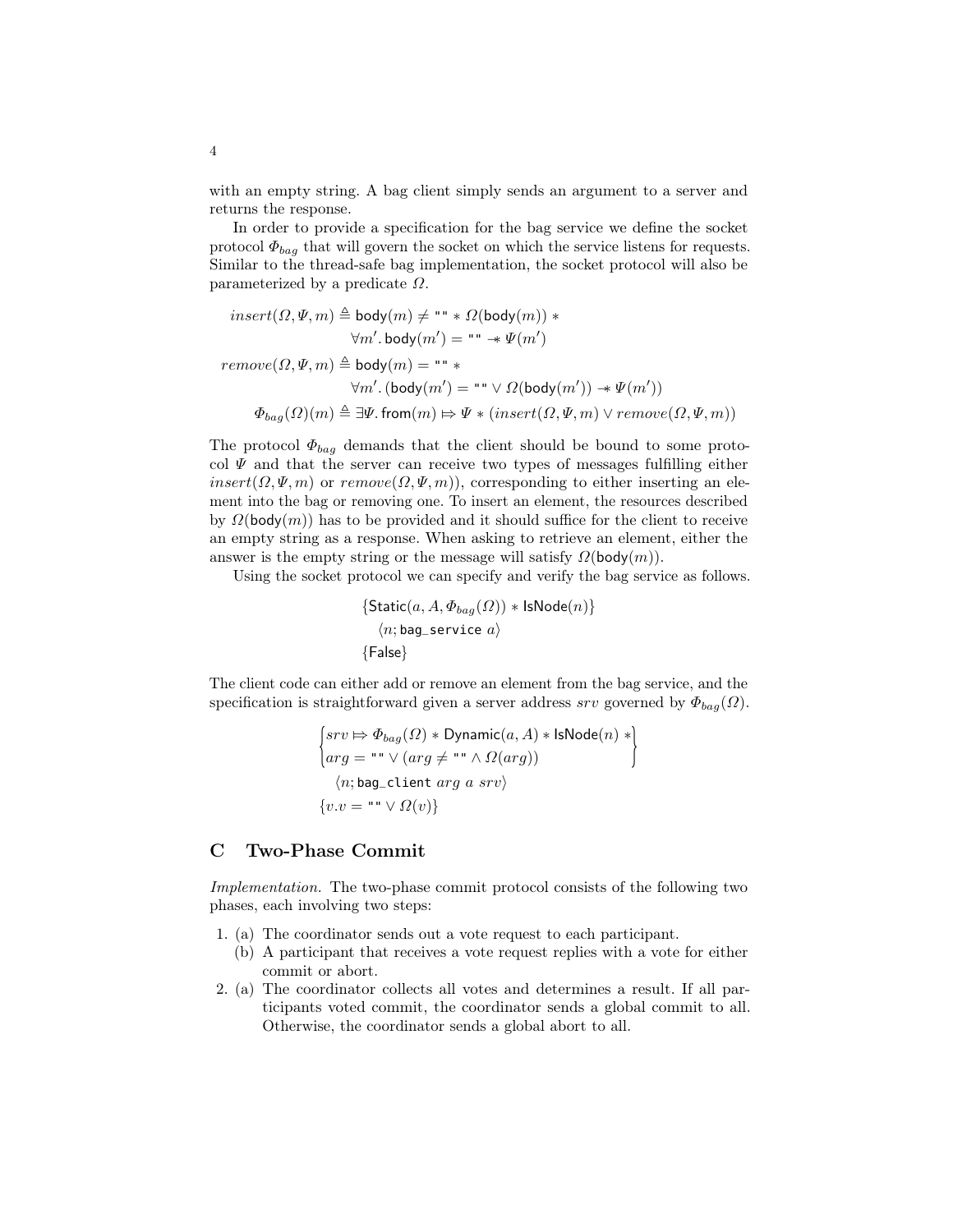(b) All participants that voted for a commit wait for the final verdict from the coordinator. If the participant receives a global commit it locally commits the transaction, otherwise the transaction is locally aborted. All participants must acknowledge.

These steps are shown as transition systems in Fig. [4](#page-4-0) and an implementation of a TPC module that satisfies the conceptual description is shown in Fig. [5.](#page-5-0) Our abstract model differs slightly from the traditional diagram as we reuse the same code and sockets for communication between coordinators and participants. Every state is therefore tagged with a unique round number and dashed arrows are local transitions allowing reuse of the state transition systems by incrementing round numbers. To allow each participant to locally transition to the INIT state upon round completion and still communicating commit or abort, the INIT state is tagged with the previous result  $pr$  (initially, COMMIT suffices).



(a) The coordinator state transition system.



<span id="page-4-0"></span>(b) The participant state transition system.

Fig. 4. Transition systems for the two-phase commit protocol.

The tpc\_coordinate module expects an initial request message to be provided, along with a bound socket, a list of participants, and a function to make a decision when all votes have been received. Internally, it uses two local references; one to collect all the votes and one to count the number of acknowledgments.

The tpc\_\_participant module expects a socket and two handlers—one to decide on a vote and one to finalize the decision made by the coordinator. When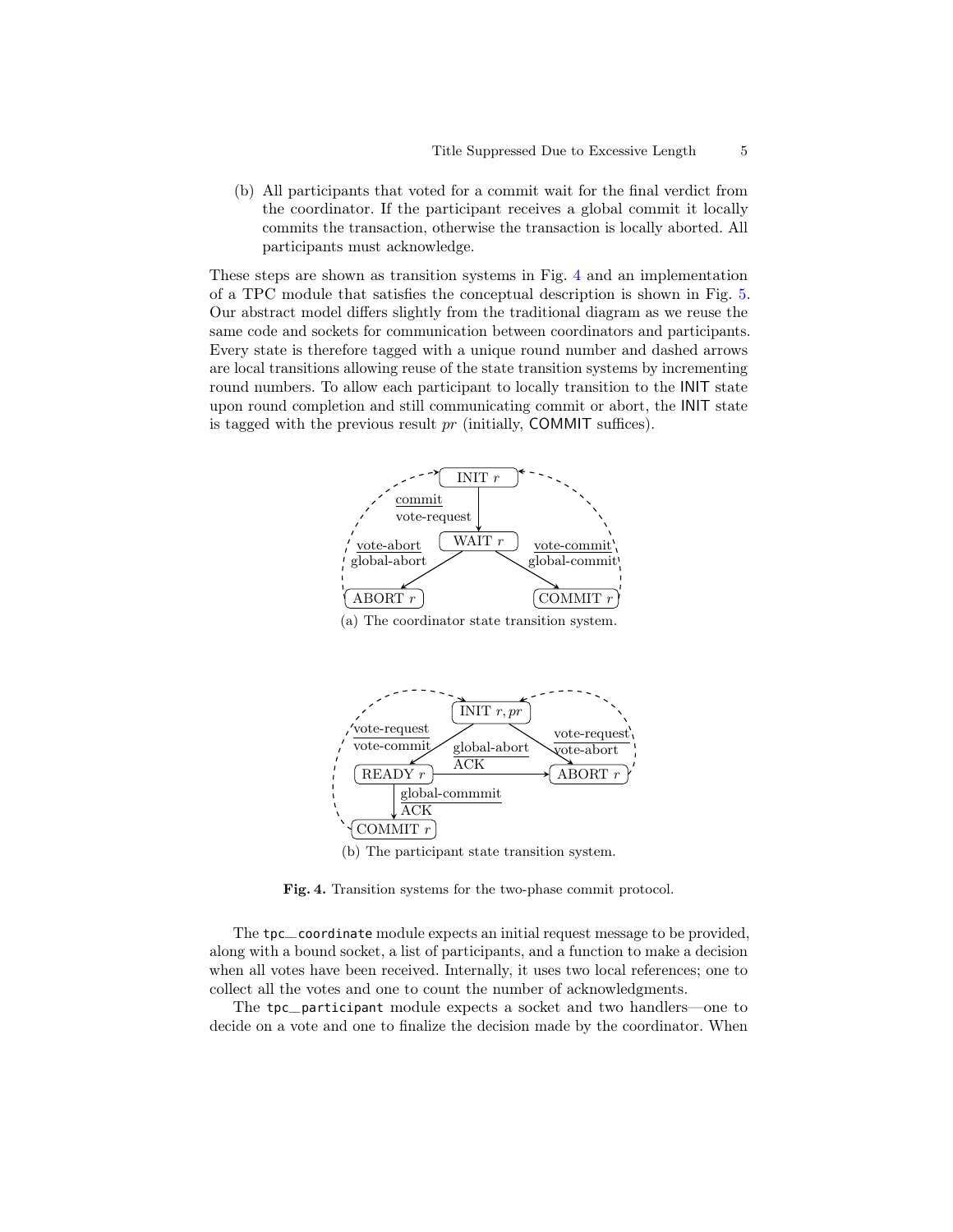invoked, the module listens for incoming requests, decides on a vote and waits for a global decision from the coordinator. Since each node can employ concurrency, the blocking wait for the decision does not prevent the client from doing concurrent work, in particular engaging in other rounds of TPC with other coordinators. Notice as well that there are no round numbers in the implementation; the round numbers are only in the abstract model to strengthen the specification.

```
rec tpc_coordinate m skt ps dec =
let count = list_length ps inlet msgs = ref (list_make ()) in
let ack = ref \theta in
list_iter (λn. sendto skt m n) ps;
listen skt (rec handler m from =
  let msg' = !msgs inmsgs←list__cons m msgs';
  if (list_length !msgs) = count
  then () else listen skt handler);
let res = dec !msgs in
list_iter (\lambdan. sendto skt res n) ps;
listen skt (rec h m from =
  ack \leftarrow !ack + 1:
  if !ack = count
  then res
  else listen skt h)
                                             rec tpc_participant skt vote fin =
                                              let msg = listenwait skt in
                                              let act = vote (fst msg) in
                                              sendto skt act (snd msg);
                                              let res = listenwait skt in
                                              fin (fst res);
                                              sendto skt "ACK" (snd res);
                                              tpc_participant skt req fin
```
<span id="page-5-0"></span>Fig. 5. An implementation of the two-phase commit protocol in AnerisLang. The functions list\_make, list\_cons and list\_length are library utility functions for operations on lists implemented as splines.

Specification and Protocols. In order to specify and prove the TPC protocol correct, we will use the following resources, having a coordinator  $c$  and participants  $p \in ps$ :

- Parts $(ps)$ : Accounts for the set ps of participants for a concrete TPC round. The resource is duplicable and unmodifiable.
- Coord $(p, r, s_c)$ : Accounts for participant p's view of the coordinators current state  $s_C$  (cf. Fig. [4\)](#page-4-0) in round r. The coordinator c owns an assertion regarding its own state  $\text{Coord}(c, r, s_C)$ . We require that all parties agree which round and state the coordinator is in. Technically, this is stated in an invariant,  $I_{TPC}$ .
- Part $(\pi, p, r, s_P)$ : Accounts with fraction  $\pi$  for participant p's current state  $s_P$ (*cf.* Fig. [4\)](#page-4-0) in round r.

To provide general, reusable implementations and specifications of the coordinator and participants implementing TPC, we do not define how requests, votes, nor decisions look like. We leave it to a user of the module to provide decidable predicates isReq, isVote, isAbort and isGlobal of type  $(String \times N) \rightarrow$ Prop. The user is free to pick  $P : (Address \times String) \rightarrow iProp$  and  $Q : (Address \times \mathbb{N}) \rightarrow iProp$ ,

6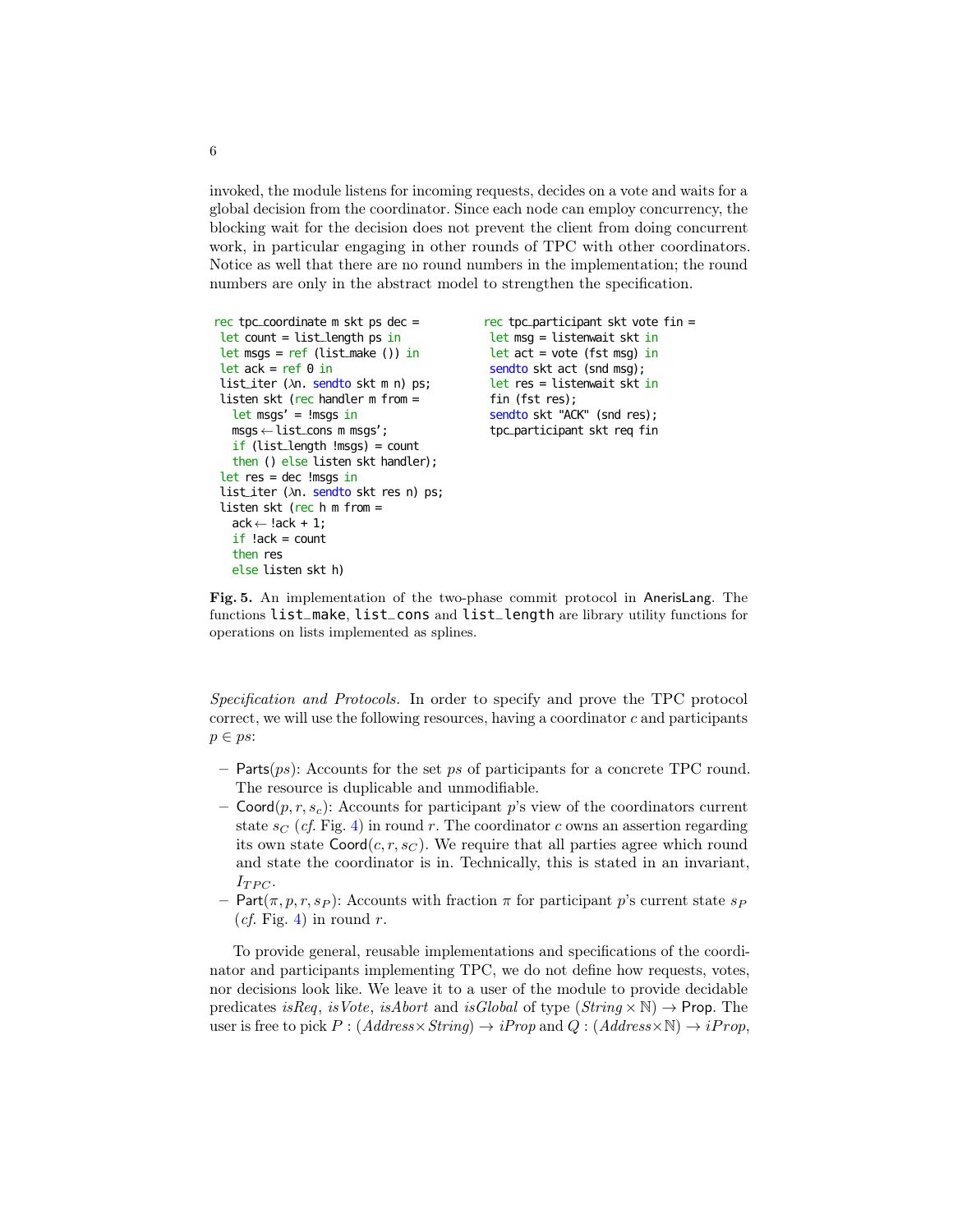the local pre- and postcondition for each participant. The socket protocol for the coordinator is shown below.

$$
\begin{aligned}\Phi_{vote}(m) \triangleq & \exists p, r, ps.\ \text{from}(m) = p * \text{Parts}(\{p\} \cup ps) \; * \\
 & \qquad \qquad is \text{Vote}(\text{body}(m), r) * \text{Coord}(p, r, \text{WAIT}) \; * \\
 & \qquad \qquad (isAbort(\text{body}(m), r) * \text{Part}(\tfrac{3}{4}, p, r, \text{ABORT}) \; \lor \\
 & \qquad \qquad \neg \text{isAbort}(\text{body}(m), r) * \text{Part}(\tfrac{3}{4}, p, r, \text{READY})) \\
 \Phi_{ack}(m) \triangleq & \exists p, r, ps, m', cs, pr.\ \text{from}(m) = p * \text{Parts}(\{p\} \cup ps) \; * \\
 & \qquad \qquad \text{Part}(\tfrac{3}{4}, p, r, \text{INIT}\ pr) * \\
 & \qquad \qquad (\text{Coord}(p, r, \text{COMMIT}) * pr = \text{COMMIT} * Q(p, r) \; \lor \\
 & \qquad \qquad \text{Coord}(p, r, \text{ABORT}) * pr = \text{READY} * P(p, m')) \\
 \Phi_{coord}(m) \triangleq & \Phi_{vote}(m) \lor \Phi_{ack}(m)\n\end{aligned}
$$

For a participant  $p$  to send a vote to the coordinator  $c$ , it has to show that it is indeed a participant Parts( $\{p\} \cup ps$ ), that the message is a vote for that round, that it knows the coordinator is in the WAIT state,  $\text{Coord}(p, r, \text{WAT})$ , and that the logical state of  $p$  matches  $p$ 's actual vote. For the participant to send an acknowledgment, it has to prove it transitioned to the  $\text{INT } pr$  where pr should match the global decision made by the coordinator. If the decision was to commit, the participant provides the updated resources for Q, otherwise it returns the resources described by P.

The socket protocol for the participants is as follows:

$$
\begin{array}{c} \Phi_{req}(p)(m) \triangleq \exists r, ps, s_P.\, \mathsf{Parts}(\{p\} \cup ps) * P(\mathsf{body}(m), p) * \\ \mathit{isReg}(\mathsf{body}(m), r+1) * \mathsf{from}(m) \mathrel{\ensuremath{\mapsto}} \Phi_{coord} * \\ \mathsf{Part}(\frac{3}{4}, p, r, \mathsf{INIT}\ s_P) * \mathsf{Coord}(p, r+1, \mathsf{WAIT}) \\ \Phi_{glob}(p)(m) \triangleq \exists r, ps, ga, ms, s_C, s_P.\, \mathsf{Parts}\{\mathsf{from}(m') \mid m' \in ms\}) * \\ \mathit{isGlobal}(\mathsf{body}(m), r) * \mathsf{from}(m) \mathrel{\ensuremath{\mapsto}} \Phi_{coord} * \\ \mathsf{Part}(\frac{3}{4}, p, r, s_P) * \mathsf{Coord}(p, r, s_C) * \\ \mathit{ga = \{m' \mid m \in ms \land \mathit{isAbort}(m', r)\} *} \\ \left(\bigstar \ \mathrel{\ensuremath{\downarrow}} \ \mathrel{isVote}(\mathsf{body}(ms), r) * \mathsf{R}(m')\right) * \\ \left(\mathrel{\ensuremath{\downarrow}} \ \mathrel{\ensuremath{\downarrow}} \ \mathrel{isVote}(\mathsf{body}(m), r) \land s_C = \mathsf{COMMIT}}) \lor \\ \Phi_{part}(p)(m) \triangleq \Phi_{req}(p)(m) \lor \Phi_{glob}(p)(m) \end{array}
$$

In order to send a request for a round  $r + 1$  of TPC to a participant p, a coordinator has to show  $p$  is indeed a participant of this instance and provide the resource described by  $P$ . The request should also be valid (through the *isReq* predicate) and the coordinator should be bound to the coordinator protocol  $\Phi_{coord}$ . Furthermore, the coordinator has to show it is in the WAIT state and give up Part $(\frac{3}{4}, p, r, \text{init } s_P)$  in order to allow the participant to make a transition.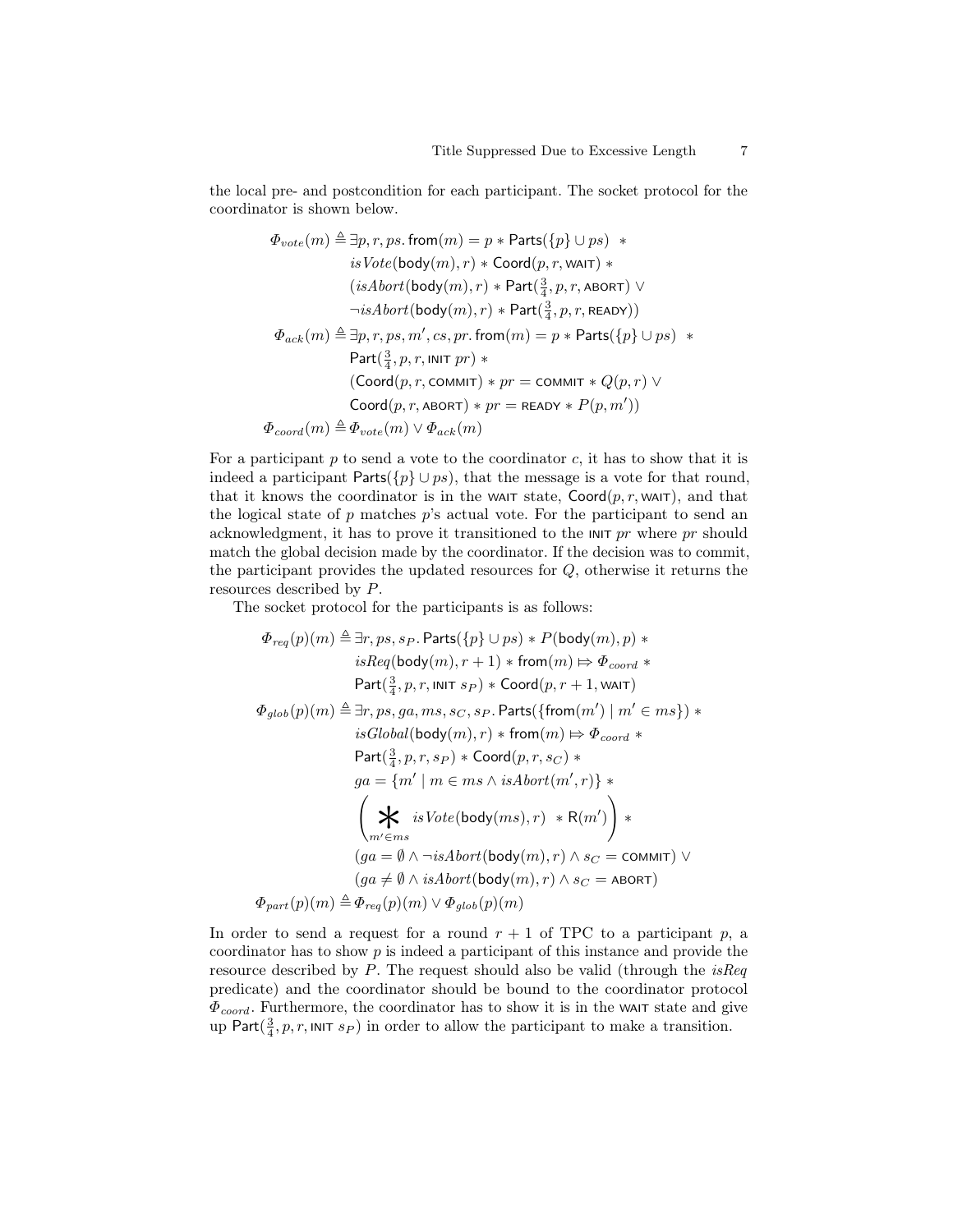The coordinator can broadcast a global decision when having received a message from all the participants (where ms is the set of messages received) and the decision is a valid global decision. All the messages has to have been received and be valid votes  $(\mathbf{\mathsf{*}}_{m' \in ms} \text{ is } Vote(\text{body}(ms), r) * R(m'))$ . The coordinator also has to be honest: if any participant replied with an abort message  $(ga \neq \emptyset)$ , the global message and the final state of the coordinator has to be ABORT.

Notice that for each message to a participant, the coordinator will provide the assertion from $(m) \Rightarrow \Phi_{coord}$ . This means the coordinator do not have to be primordial since the participant does not need to have prior knowledge of the coordinator. The coordinator could change from round to round.

With the TPC protocols in place, we can finally give a specification to the two TPC modules. The tpc\_\_participant specification is straightforward:

$$
\begin{cases}\nI_{TPC} * isReqSpec (req) * isFinSpec (fin) * Parts (ps) * \\
z \hookrightarrow_n \text{ Some } p * p \Rightarrow \Phi_{part}(p) * Part(\frac{1}{4}, p, r, \text{INIT } sp) \\
(n; \text{tpc\_partitionant } z \text{ req } fin) \\
\{\text{True}\}\n\end{cases}
$$

where  $req$  and  $fin$  are appropriate handlers for requests and finalization. The specification requires ownership of a bound socket bound by the participant protocol  $\Phi_{part}(p)$  and fractional ownership of its own state, initialized to be INIT. Furthermore, the handlers  $req$  and  $fin$  should satisfy simple specifications that we elide to the Coq development.

The specification for tpc\_coordinate is more involved:

$$
\begin{pmatrix}I_{TPC} * isDecSpec(dec) * isReq(m, r + 1) * Parts(ps) * IsNode(n) \\ z \hookrightarrow_n \text{ Some } c * a \Rightarrow \Phi_{coord} * \text{Coord}(c, r, \text{init } s_C) \\ \left(\bigstar_p p \Rightarrow \Phi_{part}(p) * \text{Part}(\frac{3}{4}, p, r, \text{init } s_P) * \text{Coord}(p, r, \text{init } s_C) * P(p, m)\right) \\\ \langle n; \text{tpc\_coordinate } m z ps dec \rangle \\ \langle n; \psi \rangle \cdot \exists s_C, s_P. is Global(v, r + 1) * \text{Coord}(c, r + 1, s_C) * z \hookrightarrow_n \text{ Some } c \\ \left(\bigstar_{p \in ps} \text{Coord}(p, r + 1, s_C) * \text{Part}(\frac{3}{4}, p, r, \text{init } s_P)\right) * \\ \left( isAbort(v, r + 1) * s_C = \text{ABORT} * s_P = \text{ABORT} * \bigstar_{p \in ps} \exists m. P(p, m)\right) \vee \\ \left(\neg \text{isAbort}(v, r + 1) * s_C = \text{COMMIT} * s_P = \text{COMMIT} * \bigstar_{p \in ps} Q(p, r + 1)\right) \end{pmatrix}
$$

To invoke tpc\_coordinate, one has to provide a valid request  $m$ , a socket  $z$  already bound to some address guarded by the  $\Phi_{coord}$  protocol, a list of participants p, and a decision handler  $dec$ . For each participant  $p$ , the address should be governed  $\Phi_{part}(p)$  and the resources describing the participant's view of its own and the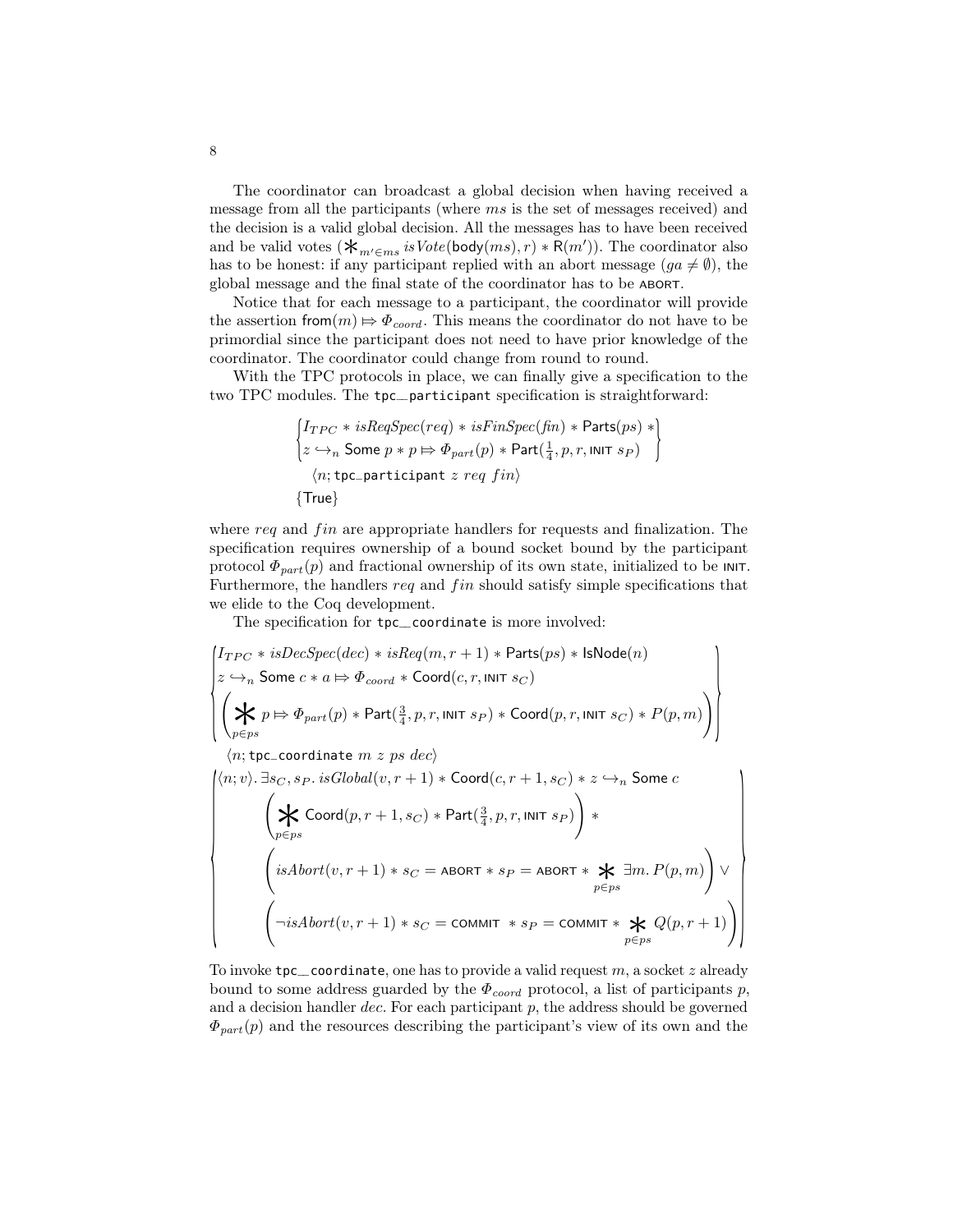coordinator's state should be passed along. Finally, the resources described by  $P(p, m)$  must also be provided.

The postcondition here is the most exciting part: it is exactly what one would expect. Either all participants along with the coordinator agreed to commit in which case we obtain  $Q(p, r)$  for each participant p or they all agreed to abort, in which case we get back  $P(p, m)$  for each participant p.

#### D A Replicated Log

We have implemented and verified a replicated logging system implemented on top of the TPC coordinator and participant modules to showcase vertical composition of complex protocols in Aneris.

An implementation of a replicated logging system is shown in Fig. [6.](#page-8-0) logger creates a socket skt, binds the address a to it, and initiates a TPC round for all databases in dbs. The decision handler dec is called by the TPC coordinator module when all votes have been received.

From the perspective of the database, db, an internal reference log keeps the  $log<sup>1</sup>$  $log<sup>1</sup>$  $log<sup>1</sup>$  Upon an incoming request, the message is parsed and the proposed change is stored in the wait reference. If the global decision by logger is to commit, the string stored in wait will be appended to the log. To give a logical account

```
rec logger log a m dbs =
  let skt = socket () in
  let dec = \lambda msgs =
    let r = listfold (\lambda a, m \cdot a \& m = "COMIIT") true msgs in
    if r then "COMMIT" else "ABORT" in
  socketbind skt a;
  tpc__coordinate ("REQUEST__" ^ m) skt dbs dec
rec db addr =let skt = socket() in
  let wait = ref "" in
  let log = ref "" in
  let req = \lambda m . wait ← valof m; "COMMIT" in
  let fin = \lambda m.
    if m = "COMMIT"
    then log←!log ^ !wait else () in
  socketbind skt addr;
  tpc_participant skt req fin
```
<span id="page-8-0"></span>Fig. 6. An implementation in AnerisLang of a replicated logging system that uses the two-phase commit modules . ˆ denotes string concatenation in AnerisLang.

of the local state of each database we introduce the fractional ghost resources  $LOG(\pi, p, l)$  and  $PEND(\pi, p, (l, s))$  that keep track of the log l and the proposed change s for each participant  $p$ . The predicates  $P$  and  $Q$ , which we instantiate

<span id="page-8-1"></span><sup>&</sup>lt;sup>1</sup> Ideally, this would be stable storage, however, for the sake of the example a reference suffices.